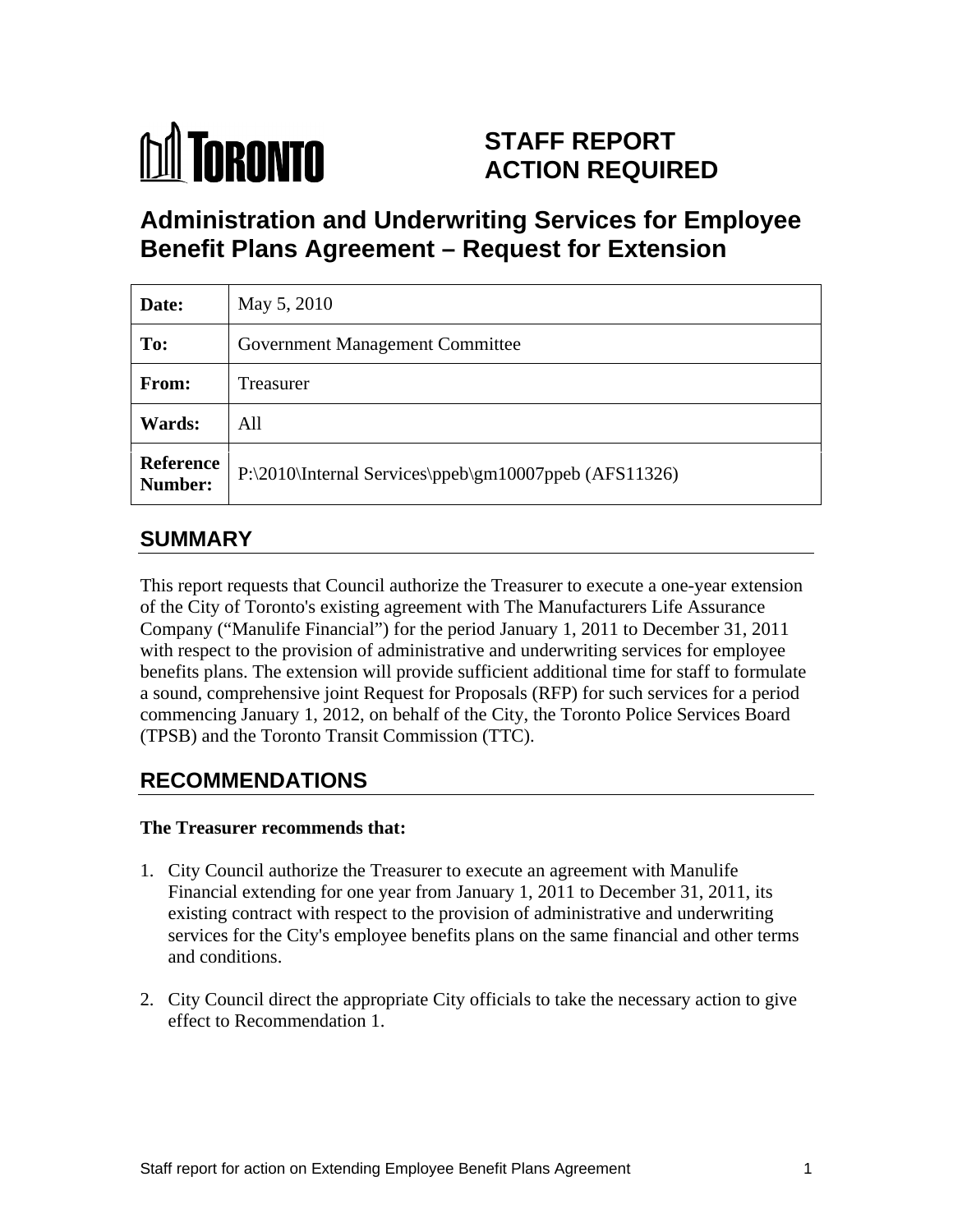#### **Financial Impact**

The estimated administration and insurance fees payable to Manulife Financial as a result of this one year extension is \$6.9 million. This amount is built into the benefit rates which are funded through Divisional Operating Budgets.<br>The Deputy City Manager and Chief Financial Officer has reviewed this report and

agrees with the financial impact information.

### **DECISION HISTORY**

At its meeting held on December 5, 6 and 7, 2005, Council approved the existing five year agreement with Manulife Financial covering the period January 1, 2006 to December 31, 2010 by its adoption of Policy and Finance Committee Report 10, Clause 15 "Request for Proposal 9105-05-7159 – Provision of Administrative and Underwriting Services for Employee Benefit Plans and Administration of the Ontario Works Dental Programs":

<http://www.toronto.ca/legdocs/2005/agendas/council/cc051205/pof10rpt/cl015.pdf>

At its meeting held on March 3, 4 and 5, 2008 Council considered Audit Committee Report AU6.3 titled "Employee Benefits Review" and adopted a motion requesting that "the Director, Pension, Payroll and Employee Benefits, in consultation with senior management representatives of the City's agencies, boards and commissions, review and consider the cost-effectiveness of expanding the current City of Toronto benefits umbrella to include other City of Toronto agencies, boards and commissions": <http://www.toronto.ca/legdocs/mmis/2008/au/reports/2008-02-22-au06-cr.pdf>

### **ISSUE BACKGROUND**

In accordance with various collective agreements and Council-approved policies, the City provides benefits coverage under a number of group plans to approximately 35,000 employees and 8,000 retirees through an agreement with Manulife Financial. As the successful proponent under a 2005 Request for Proposals (RFP) process, Manulife Financial provides the necessary administrative and (where applicable) underwriting services for those plans. The agreement will expire on December 31, 2010.

The 2010 administration and insurance rates for this plan are as follows:

|                 | $\Omega$<br>2010 |
|-----------------|------------------|
| Health & Dental | 2.85%<br>----    |
|                 | 4.60%            |
|                 | 2.250/<br>2.2JW  |

#### **Administrative Fees as a % of Paid Claims**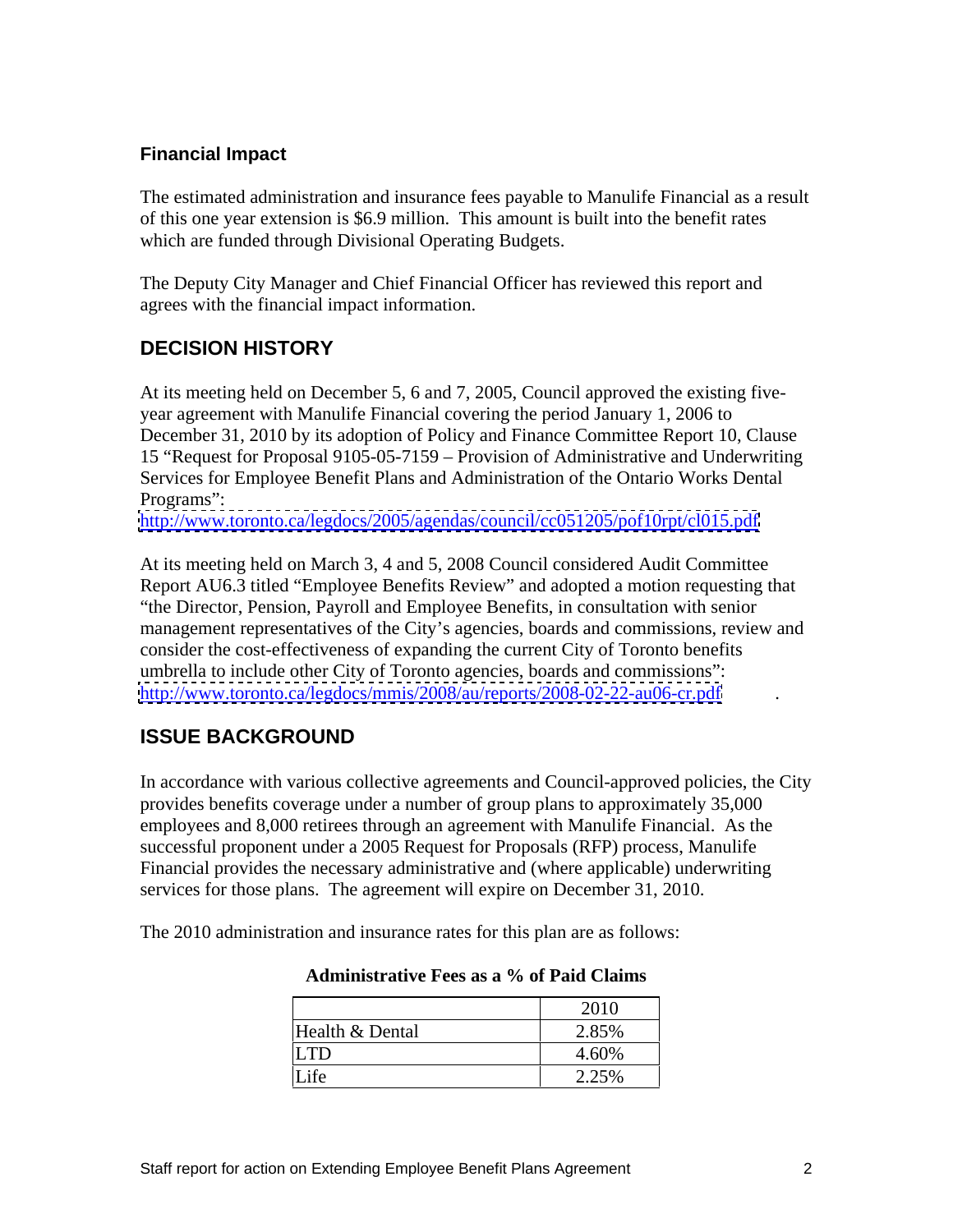#### **Health-Care and Life Stop-Loss Premiums**

|                                  | $\mathbf{A}$ $\mathbf{A}$<br>2010 |
|----------------------------------|-----------------------------------|
| *Health Care Single Monthly Fees |                                   |
| *Health Care Family Monthly Fees |                                   |
| Life Insurance Monthly Fees      | 0.25% of Premium                  |

\* Amounts by which any claim for private–duty nursing in Canada or any claim for any care outside of Canada exceeds \$25,000.

| <b>Benefit Type</b>          | Monthly premium    |
|------------------------------|--------------------|
|                              | per \$1,000 of     |
|                              | coverage (ex. PST) |
| Life                         | \$0.25             |
| AD&D-Excluding Firefighters  | \$0.019            |
| $AD&D\text{-}Firefighters$   | \$0.019            |
| AD&D-In Line Of Duty         | \$0.075            |
| (Firefighters only)          |                    |
| Dependent Life (Grandparent) | $$0.45$ (Flat)     |

#### **Premiums for Insured Plans**

The City of Toronto also provides benefits coverage to the following Agencies, Boards and Commissions (ABC's) which fall under its benefits umbrella:

- Board of Management of the Toronto Zoo
- Toronto Public Library
- Hummingbird (now "Sony") Centre for the Arts
- The Board of Governors of Exhibition Place
- Boards of Management of Community Centres and Arenas.

In 2009, the City of Toronto paid approximately \$5.9 million to Manulife Financial for the administration and underwriting of these plans.

#### **COMMENTS**

The original RFP issued and awarded in 2005 (RFP 9105-05-7159) included requirements for the Administrative and Underwriting Services for Employee Benefit Plans and Administration of the Ontario Works Dental Programs. This report is only requesting the authority to extend the existing agreement with Manulife Financial for the employee benefit plans portion. It is anticipated that a separate RFP will be issued for the Ontario Works Dental Program in the spring of 2010.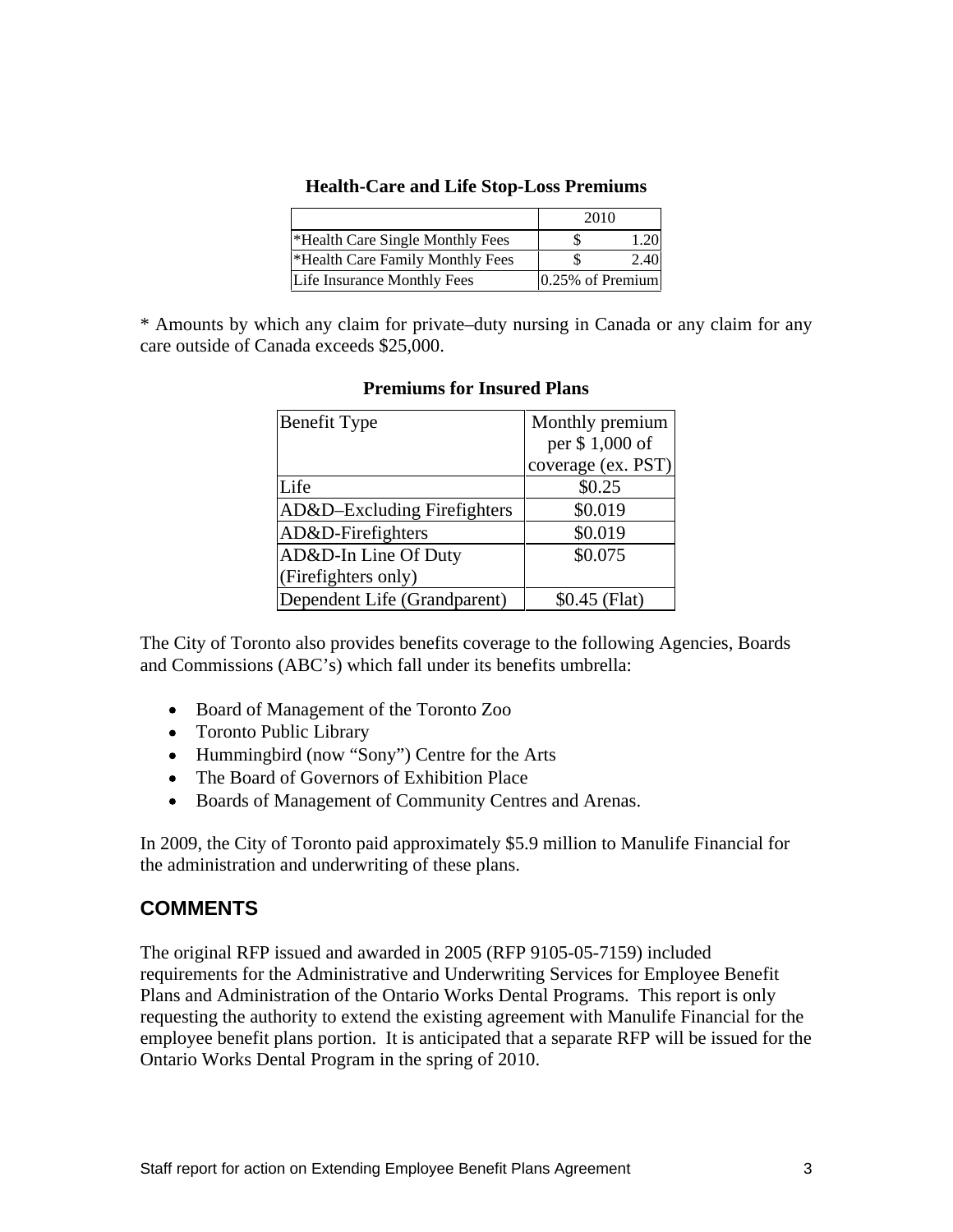The Auditor General's report entitled "*Employee Benefits Review*", which was adopted by Council in March 2008 (see "DECISION HISTORY" above), recommended that staff review and consider the possibility of expanding the City's current benefits umbrella in order to take advantage of pooled purchasing power. Specifically, it was suggested that by including the TPSB and the TTC, the City and ABC's might benefit from lower overall costs as a result of lower administration rates charged by a benefit carrier. Consequently, staff of the Pension, Payroll & Employee Benefits Division (PPEB) and staff of the Purchasing and Materials Management Division (PMMD) began discussions with their counterparts at the TPSB and the TTC in 2009.

Given that the contracts that the TPSB and the TTC have with their own respective benefit carriers also expire on December 31, 2010, all parties agreed that it would be beneficial to proceed with the issuance of a joint RFP. However, the formulation of a joint RFP document has proven to be extremely challenging for a number of reasons including underwriting conditions, employee groups, unique requirements and the available resources within the three organizations.

Although the process is moving forward, led by PPEB staff, and there has been good co operation from all parties, the team must exercise suitable caution and be duly diligent in ensuring that the content and evaluation methodologies are sound and appropriate. The RFP is financially significant and involves the interests of a number of stakeholders. In this regard, PPEB will be retaining the services of a Fairness Consultant to review the content of the RFP and to assist with the proposal evaluation process.

Despite the efforts that have been put forward to date, there is still considerable work required to finalize the RFP. Staff are continuing to move forward with a very aggressive schedule; however, since the joint RFP involves three organizations with different carriers, there is a high probability that there will be some change in carriers for at least one if not more of the organizations, so contingency planning must be built into the time frame.

The RFP team, consisting of representatives from each of the three organizations, is continuing to work through the complex issues. It is important that development of the joint initiative continues, including exploration of cost efficiencies that could be achieved. However, it is equally important that time is taken to ensure that the RFP is thorough and complete, as it is expected that its success will establish a framework for future joint initiatives.

To allow sufficient time for the development of a joint, comprehensive RFP incorporating the employee benefit requirements of the City, the Board of Management of the Toronto Zoo, the Toronto Public Library Board, the Board of Directors of the Sony Centre for the Arts, the Board of Governors of Exhibition Place, the Boards of Management of the City's Community Centres and Arenas, the TPSB and the TTC, staff are seeking authority to extend the existing Manulife Financial agreement for one year under the same terms and conditions as currently exist with respect to the group benefit